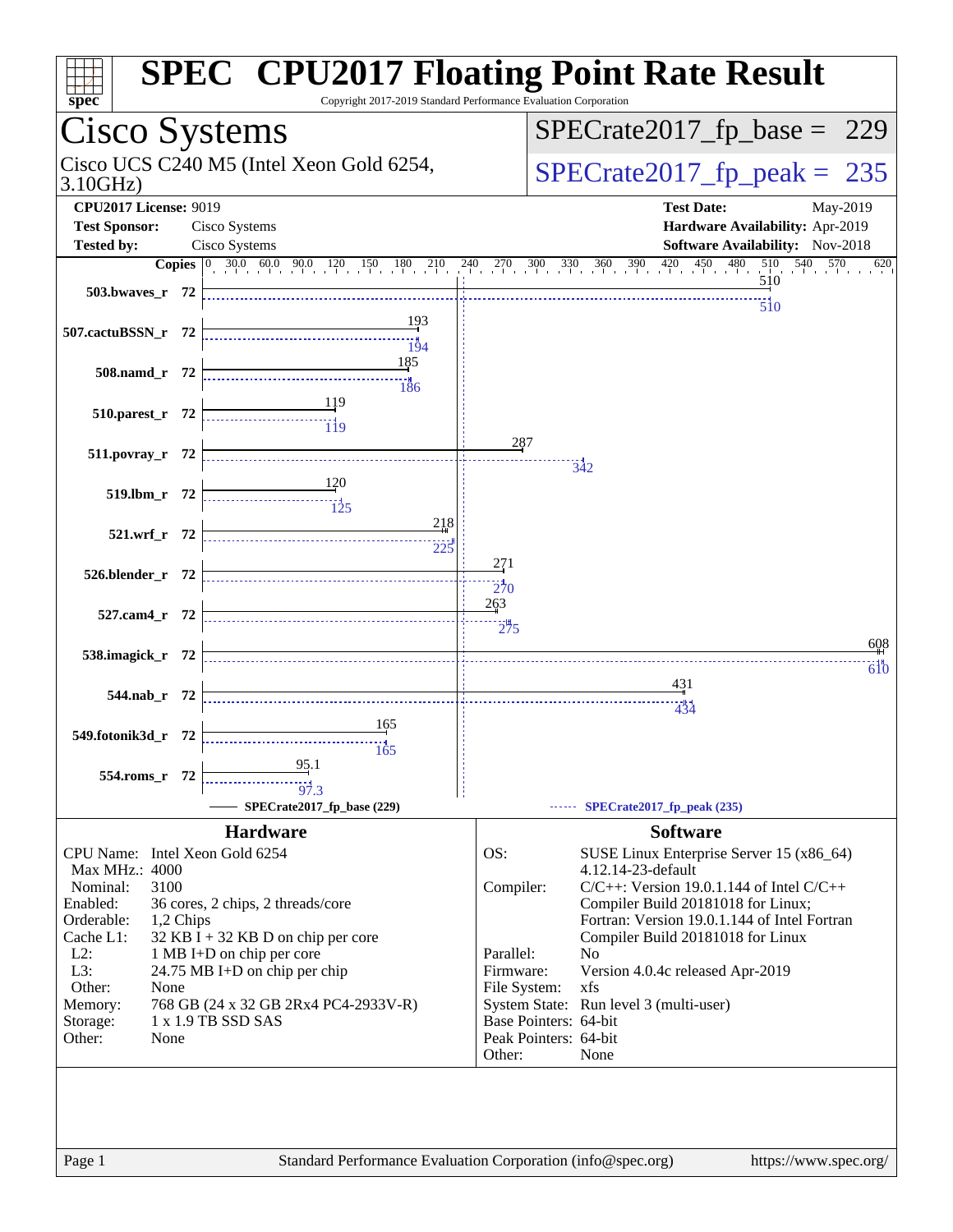

Copyright 2017-2019 Standard Performance Evaluation Corporation

## Cisco Systems

Cisco UCS C240 M5 (Intel Xeon Gold 6254,  $\vert$ [SPECrate2017\\_fp\\_peak =](http://www.spec.org/auto/cpu2017/Docs/result-fields.html#SPECrate2017fppeak) 235

[SPECrate2017\\_fp\\_base =](http://www.spec.org/auto/cpu2017/Docs/result-fields.html#SPECrate2017fpbase) 229

3.10GHz)

**[CPU2017 License:](http://www.spec.org/auto/cpu2017/Docs/result-fields.html#CPU2017License)** 9019 **[Test Date:](http://www.spec.org/auto/cpu2017/Docs/result-fields.html#TestDate)** May-2019 **[Test Sponsor:](http://www.spec.org/auto/cpu2017/Docs/result-fields.html#TestSponsor)** Cisco Systems **[Hardware Availability:](http://www.spec.org/auto/cpu2017/Docs/result-fields.html#HardwareAvailability)** Apr-2019 **[Tested by:](http://www.spec.org/auto/cpu2017/Docs/result-fields.html#Testedby)** Cisco Systems **[Software Availability:](http://www.spec.org/auto/cpu2017/Docs/result-fields.html#SoftwareAvailability)** Nov-2018

#### **[Results Table](http://www.spec.org/auto/cpu2017/Docs/result-fields.html#ResultsTable)**

|                          | <b>Base</b>   |                |       |                |       |                | <b>Peak</b> |               |                |              |                |              |                |              |
|--------------------------|---------------|----------------|-------|----------------|-------|----------------|-------------|---------------|----------------|--------------|----------------|--------------|----------------|--------------|
| <b>Benchmark</b>         | <b>Copies</b> | <b>Seconds</b> | Ratio | <b>Seconds</b> | Ratio | <b>Seconds</b> | Ratio       | <b>Copies</b> | <b>Seconds</b> | <b>Ratio</b> | <b>Seconds</b> | <b>Ratio</b> | <b>Seconds</b> | <b>Ratio</b> |
| 503.bwayes_r             | 72            | 1417           | 510   | 1417           | 510   | 1416           | 510         | 72            | 1416           | 510          | 1416           | 510          | 1416           | 510          |
| 507.cactuBSSN r          | 72            | 472            | 193   | 471            | 194   | 471            | 193         | 72            | 473            | 193          | 471            | 194          | 471            | <u>194</u>   |
| $508$ .namd_r            | 72            | 371            | 185   | 370            | 185   | 371            | 185         | 72            | 367            | 186          | 365            | 187          | 371            | 185          |
| 510.parest_r             | 72            | 1576           | 120   | 1589           | 119   | 1583           | <u>119</u>  | 72            | 1576           | 119          | 1579           | <u>119</u>   | 1581           | 119          |
| 511.povray_r             | 72            | 585            | 287   | 586            | 287   | 585            | 288         | 72            | 492            | 342          | 492            | 342          | 492            | 342          |
| 519.1bm r                | 72            | 635            | 120   | 635            | 120   | 635            | 120         | 72            | 610            | 124          | 609            | <u>125</u>   | 609            | 125          |
| $521$ .wrf r             | 72            | 749            | 215   | 735            | 219   | 739            | 218         | 72            | 715            | 226          | 720            | 224          | 716            | 225          |
| 526.blender r            | 72            | 405            | 271   | 405            | 271   | 406            | 270         | 72            | 405            | 270          | 406            | 270          | 406            | <b>270</b>   |
| 527.cam4 r               | 72            | 476            | 264   | 478            | 263   | 478            | 263         | 72            | 456            | 276          | 457            | 275          | 461            | 273          |
| 538.imagick_r            | 72            | 295            | 608   | 295            | 606   | 293            | 612         | 72            | <u>293</u>     | 610          | 293            | 612          | 295            | 607          |
| 544.nab r                | 72            | 280            | 433   | 281            | 431   | 281            | 431         | 72            | 279            | 434          | 281            | 432          | 276            | 439          |
| 549.fotonik3d r          | 72            | 1702           | 165   | 1704           | 165   | 1700           | 165         | 72            | 1707           | 164          | 1705           | <b>165</b>   | 1701           | 165          |
| $554$ .roms r            | 72            | 1202           | 95.1  | 1208           | 94.7  | 1202           | 95.2        | 72            | 1176           | 97.3         | 1175           | 97.3         | 1178           | 97.2         |
| $SPECrate2017$ fp base = |               |                | 229   |                |       |                |             |               |                |              |                |              |                |              |

**[SPECrate2017\\_fp\\_peak =](http://www.spec.org/auto/cpu2017/Docs/result-fields.html#SPECrate2017fppeak) 235**

Results appear in the [order in which they were run.](http://www.spec.org/auto/cpu2017/Docs/result-fields.html#RunOrder) Bold underlined text [indicates a median measurement.](http://www.spec.org/auto/cpu2017/Docs/result-fields.html#Median)

#### **[Submit Notes](http://www.spec.org/auto/cpu2017/Docs/result-fields.html#SubmitNotes)**

 The numactl mechanism was used to bind copies to processors. The config file option 'submit' was used to generate numactl commands to bind each copy to a specific processor. For details, please see the config file.

#### **[Operating System Notes](http://www.spec.org/auto/cpu2017/Docs/result-fields.html#OperatingSystemNotes)**

Stack size set to unlimited using "ulimit -s unlimited"

#### **[General Notes](http://www.spec.org/auto/cpu2017/Docs/result-fields.html#GeneralNotes)**

Environment variables set by runcpu before the start of the run: LD\_LIBRARY\_PATH = "/home/cpu2017/lib/ia32:/home/cpu2017/lib/intel64"

 Binaries compiled on a system with 1x Intel Core i9-7900X CPU + 32GB RAM memory using Redhat Enterprise Linux 7.5 Transparent Huge Pages enabled by default Prior to runcpu invocation Filesystem page cache synced and cleared with: sync; echo 3> /proc/sys/vm/drop\_caches runcpu command invoked through numactl i.e.: numactl --interleave=all runcpu <etc> NA: The test sponsor attests, as of date of publication, that CVE-2017-5754 (Meltdown) is mitigated in the system as tested and documented.

**(Continued on next page)**

| Page 2 | Standard Performance Evaluation Corporation (info@spec.org) | https://www.spec.org/ |
|--------|-------------------------------------------------------------|-----------------------|
|--------|-------------------------------------------------------------|-----------------------|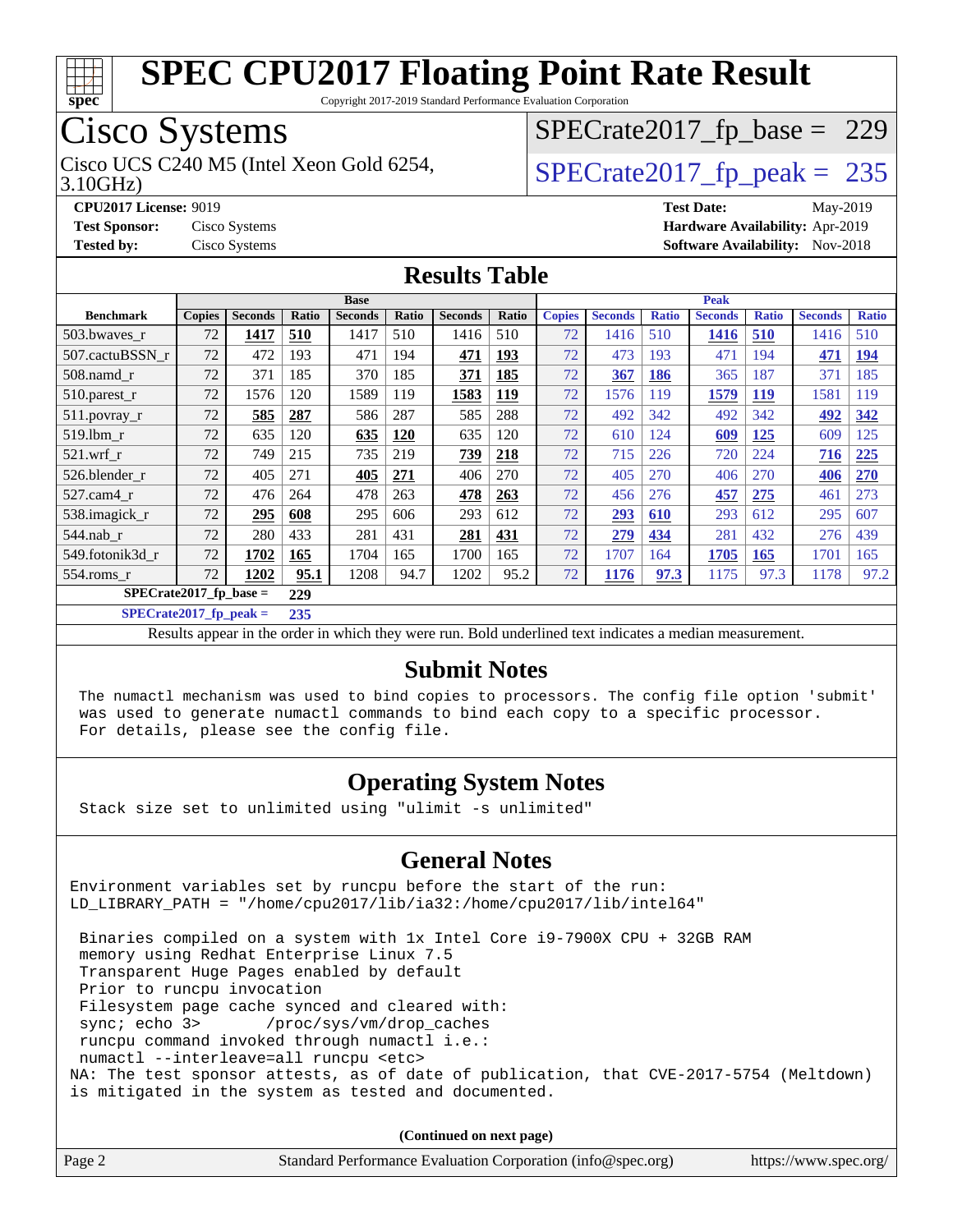

Copyright 2017-2019 Standard Performance Evaluation Corporation

## Cisco Systems

Cisco UCS C240 M5 (Intel Xeon Gold 6254,  $\vert$ [SPECrate2017\\_fp\\_peak =](http://www.spec.org/auto/cpu2017/Docs/result-fields.html#SPECrate2017fppeak) 235

[SPECrate2017\\_fp\\_base =](http://www.spec.org/auto/cpu2017/Docs/result-fields.html#SPECrate2017fpbase) 229

3.10GHz)

**[Test Sponsor:](http://www.spec.org/auto/cpu2017/Docs/result-fields.html#TestSponsor)** Cisco Systems **[Hardware Availability:](http://www.spec.org/auto/cpu2017/Docs/result-fields.html#HardwareAvailability)** Apr-2019 **[Tested by:](http://www.spec.org/auto/cpu2017/Docs/result-fields.html#Testedby)** Cisco Systems **[Software Availability:](http://www.spec.org/auto/cpu2017/Docs/result-fields.html#SoftwareAvailability)** Nov-2018

**[CPU2017 License:](http://www.spec.org/auto/cpu2017/Docs/result-fields.html#CPU2017License)** 9019 **[Test Date:](http://www.spec.org/auto/cpu2017/Docs/result-fields.html#TestDate)** May-2019

#### **[General Notes \(Continued\)](http://www.spec.org/auto/cpu2017/Docs/result-fields.html#GeneralNotes)**

Yes: The test sponsor attests, as of date of publication, that CVE-2017-5753 (Spectre variant 1) is mitigated in the system as tested and documented. Yes: The test sponsor attests, as of date of publication, that CVE-2017-5715 (Spectre variant 2) is mitigated in the system as tested and documented.

#### **[Platform Notes](http://www.spec.org/auto/cpu2017/Docs/result-fields.html#PlatformNotes)**

Page 3 Standard Performance Evaluation Corporation [\(info@spec.org\)](mailto:info@spec.org) <https://www.spec.org/> BIOS Settings: Intel HyperThreading Technology set to Enabled SNC set to Enabled IMC Interleaving set to 1-way Interleave Patrol Scrub set to Disabled Sysinfo program /home/cpu2017/bin/sysinfo Rev: r5974 of 2018-05-19 9bcde8f2999c33d61f64985e45859ea9 running on linux-4z0x Fri May 24 09:37:22 2019 SUT (System Under Test) info as seen by some common utilities. For more information on this section, see <https://www.spec.org/cpu2017/Docs/config.html#sysinfo> From /proc/cpuinfo model name : Intel(R) Xeon(R) Gold 6254 CPU @ 3.10GHz 2 "physical id"s (chips) 72 "processors" cores, siblings (Caution: counting these is hw and system dependent. The following excerpts from /proc/cpuinfo might not be reliable. Use with caution.) cpu cores : 18 siblings : 36 physical 0: cores 0 1 2 3 4 8 9 10 11 16 17 18 19 20 24 25 26 27 physical 1: cores 0 1 2 3 4 8 9 10 11 16 17 18 19 20 24 25 26 27 From lscpu: Architecture: x86\_64 CPU op-mode(s): 32-bit, 64-bit Byte Order: Little Endian  $CPU(s):$  72 On-line CPU(s) list: 0-71 Thread(s) per core: 2 Core(s) per socket: 18 Socket(s): 2 NUMA node(s): 4 Vendor ID: GenuineIntel CPU family: 6 Model: 85 Model name: Intel(R) Xeon(R) Gold 6254 CPU @ 3.10GHz Stepping: 6 **(Continued on next page)**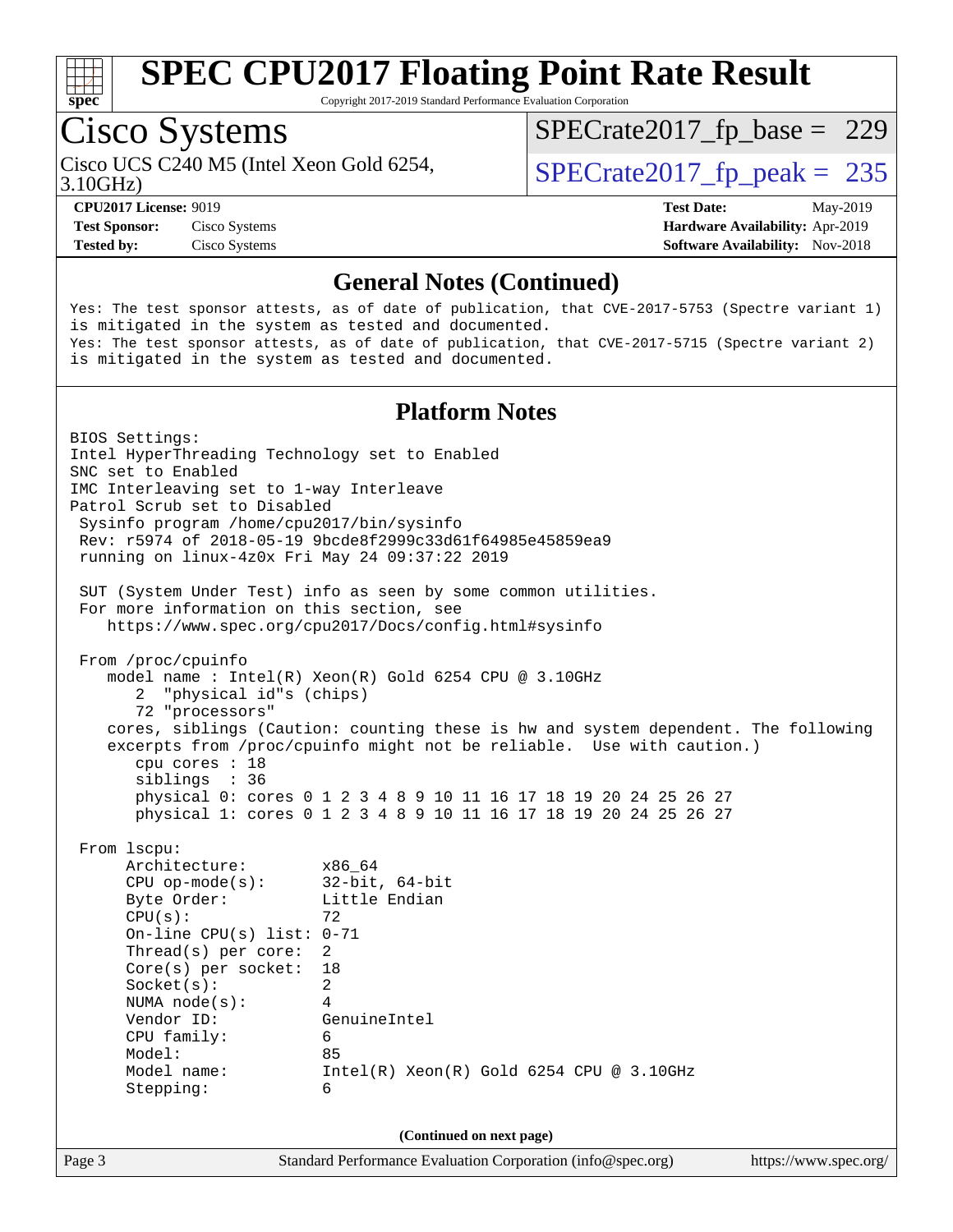

Copyright 2017-2019 Standard Performance Evaluation Corporation

Cisco Systems

3.10GHz) Cisco UCS C240 M5 (Intel Xeon Gold 6254,  $SPECrate2017_fp\_peak = 235$ 

[SPECrate2017\\_fp\\_base =](http://www.spec.org/auto/cpu2017/Docs/result-fields.html#SPECrate2017fpbase) 229

**[CPU2017 License:](http://www.spec.org/auto/cpu2017/Docs/result-fields.html#CPU2017License)** 9019 **[Test Date:](http://www.spec.org/auto/cpu2017/Docs/result-fields.html#TestDate)** May-2019 **[Test Sponsor:](http://www.spec.org/auto/cpu2017/Docs/result-fields.html#TestSponsor)** Cisco Systems **[Hardware Availability:](http://www.spec.org/auto/cpu2017/Docs/result-fields.html#HardwareAvailability)** Apr-2019 **[Tested by:](http://www.spec.org/auto/cpu2017/Docs/result-fields.html#Testedby)** Cisco Systems **[Software Availability:](http://www.spec.org/auto/cpu2017/Docs/result-fields.html#SoftwareAvailability)** Nov-2018

#### **[Platform Notes \(Continued\)](http://www.spec.org/auto/cpu2017/Docs/result-fields.html#PlatformNotes)**

| Virtualization:<br>$L1d$ cache:                   | $VT - x$<br>32K                                                                                                                                                        |
|---------------------------------------------------|------------------------------------------------------------------------------------------------------------------------------------------------------------------------|
| Lli cache:                                        | 32K                                                                                                                                                                    |
| $L2$ cache:                                       | 1024K                                                                                                                                                                  |
| L3 cache:                                         | 25344K                                                                                                                                                                 |
| NUMA $node0$ $CPU(s):$<br>NUMA nodel CPU(s):      | $0-2, 5, 6, 9, 10, 14, 15, 36-38, 41, 42, 45, 46, 50, 51$<br>3, 4, 7, 8, 11-13, 16, 17, 39, 40, 43, 44, 47-49, 52, 53                                                  |
| NUMA $node2$ $CPU(s):$                            | 18-20, 23, 24, 27, 28, 32, 33, 54-56, 59, 60, 63, 64, 68, 69                                                                                                           |
| NUMA $node3$ $CPU(s):$                            | 21, 22, 25, 26, 29-31, 34, 35, 57, 58, 61, 62, 65-67, 70, 71                                                                                                           |
| Flaqs:                                            | fpu vme de pse tsc msr pae mce cx8 apic sep mtrr pge mca cmov                                                                                                          |
|                                                   | pat pse36 clflush dts acpi mmx fxsr sse sse2 ss ht tm pbe syscall nx pdpe1gb rdtscp                                                                                    |
|                                                   | lm constant_tsc art arch_perfmon pebs bts rep_good nopl xtopology nonstop_tsc cpuid                                                                                    |
|                                                   | aperfmperf tsc_known_freq pni pclmulqdq dtes64 monitor ds_cpl vmx smx est tm2 ssse3                                                                                    |
|                                                   | sdbg fma cx16 xtpr pdcm pcid dca sse4_1 sse4_2 x2apic movbe popcnt                                                                                                     |
|                                                   | tsc_deadline_timer aes xsave avx f16c rdrand lahf_lm abm 3dnowprefetch cpuid_fault<br>epb cat_13 cdp_13 invpcid_single intel_ppin mba tpr_shadow vnmi flexpriority ept |
|                                                   | vpid fsgsbase tsc adjust bmil hle avx2 smep bmi2 erms invpcid rtm cgm mpx rdt a                                                                                        |
|                                                   | avx512f avx512dq rdseed adx smap clflushopt clwb intel_pt avx512cd avx512bw avx512vl                                                                                   |
|                                                   | xsaveopt xsavec xgetbvl xsaves cqm_llc cqm_occup_llc cqm_mbm_total cqm_mbm_local                                                                                       |
|                                                   | ibpb ibrs stibp dtherm ida arat pln pts hwp hwp_act_window hwp_epp hwp_pkg_req pku                                                                                     |
|                                                   | ospke avx512_vnni arch_capabilities ssbd                                                                                                                               |
|                                                   |                                                                                                                                                                        |
| /proc/cpuinfo cache data<br>cache size : 25344 KB |                                                                                                                                                                        |
|                                                   |                                                                                                                                                                        |
|                                                   | From numactl --hardware WARNING: a numactl 'node' might or might not correspond to a                                                                                   |
| physical chip.                                    |                                                                                                                                                                        |
| $available: 4 nodes (0-3)$                        |                                                                                                                                                                        |
|                                                   | node 0 cpus: 0 1 2 5 6 9 10 14 15 36 37 38 41 42 45 46 50 51                                                                                                           |
| node 0 size: 192102 MB                            |                                                                                                                                                                        |
| node 0 free: 191767 MB                            |                                                                                                                                                                        |
| node 1 size: 193527 MB                            | node 1 cpus: 3 4 7 8 11 12 13 16 17 39 40 43 44 47 48 49 52 53                                                                                                         |
| node 1 free: 193233 MB                            |                                                                                                                                                                        |
|                                                   | node 2 cpus: 18 19 20 23 24 27 28 32 33 54 55 56 59 60 63 64 68 69                                                                                                     |
| node 2 size: 193498 MB                            |                                                                                                                                                                        |
| node 2 free: 193257 MB                            |                                                                                                                                                                        |
|                                                   | node 3 cpus: 21 22 25 26 29 30 31 34 35 57 58 61 62 65 66 67 70 71                                                                                                     |
| node 3 size: 193525 MB                            |                                                                                                                                                                        |
| node 3 free: 193146 MB                            |                                                                                                                                                                        |
| node distances:                                   |                                                                                                                                                                        |
|                                                   |                                                                                                                                                                        |
| node<br>$\mathsf{O}$<br>$\mathbf 1$<br>2<br>3     |                                                                                                                                                                        |
| 0:<br>10<br>11<br>21<br>21                        |                                                                                                                                                                        |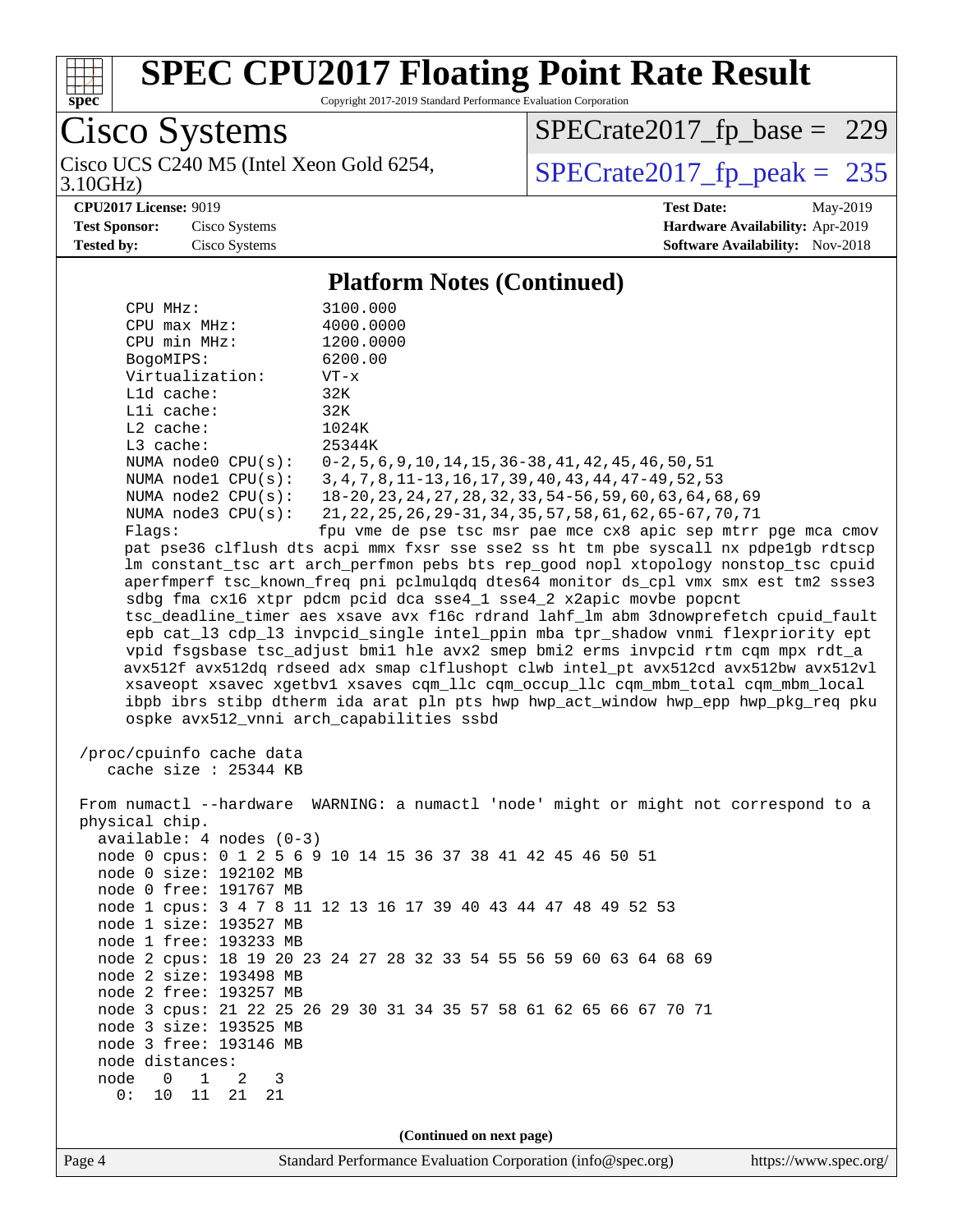| <b>SPEC CPU2017 Floating Point Rate Result</b><br>Copyright 2017-2019 Standard Performance Evaluation Corporation<br>$spec^*$                                                                                                                                                                                                                                                                                                                                                                                                                                                                                                                                                                                                                                                                                                                                                                                                                                                                                                                |                                                                                                     |
|----------------------------------------------------------------------------------------------------------------------------------------------------------------------------------------------------------------------------------------------------------------------------------------------------------------------------------------------------------------------------------------------------------------------------------------------------------------------------------------------------------------------------------------------------------------------------------------------------------------------------------------------------------------------------------------------------------------------------------------------------------------------------------------------------------------------------------------------------------------------------------------------------------------------------------------------------------------------------------------------------------------------------------------------|-----------------------------------------------------------------------------------------------------|
| Cisco Systems                                                                                                                                                                                                                                                                                                                                                                                                                                                                                                                                                                                                                                                                                                                                                                                                                                                                                                                                                                                                                                | $SPECrate2017_fp\_base = 229$                                                                       |
| Cisco UCS C240 M5 (Intel Xeon Gold 6254,<br>3.10GHz                                                                                                                                                                                                                                                                                                                                                                                                                                                                                                                                                                                                                                                                                                                                                                                                                                                                                                                                                                                          | $SPECTate2017$ _fp_peak = 235                                                                       |
| <b>CPU2017 License: 9019</b><br><b>Test Sponsor:</b><br>Cisco Systems<br><b>Tested by:</b><br>Cisco Systems                                                                                                                                                                                                                                                                                                                                                                                                                                                                                                                                                                                                                                                                                                                                                                                                                                                                                                                                  | <b>Test Date:</b><br>May-2019<br>Hardware Availability: Apr-2019<br>Software Availability: Nov-2018 |
| <b>Platform Notes (Continued)</b>                                                                                                                                                                                                                                                                                                                                                                                                                                                                                                                                                                                                                                                                                                                                                                                                                                                                                                                                                                                                            |                                                                                                     |
| 1:<br>21 21<br>11 10<br>2:<br>21<br>21<br>10<br>- 11<br>3:<br>11 10<br>21<br>21<br>From /proc/meminfo<br>MemTotal:<br>791197416 kB<br>HugePages_Total:<br>0<br>Hugepagesize:<br>2048 kB<br>From /etc/*release* /etc/*version*<br>os-release:<br>NAME="SLES"<br>VERSION="15"<br>VERSION_ID="15"<br>PRETTY_NAME="SUSE Linux Enterprise Server 15"<br>ID="sles"<br>ID_LIKE="suse"<br>ANSI COLOR="0;32"<br>$CPE\_NAME='cpe://o:suse: sles:15"$<br>uname $-a$ :<br>Linux linux-4z0x 4.12.14-23-default #1 SMP Tue May 29 21:04:44 UTC 2018 (cd0437b)<br>x86_64 x86_64 x86_64 GNU/Linux<br>Kernel self-reported vulnerability status:<br>CVE-2017-5754 (Meltdown):<br>Not affected<br>CVE-2017-5753 (Spectre variant 1): Mitigation: __user pointer sanitization<br>CVE-2017-5715 (Spectre variant 2): Mitigation: Indirect Branch Restricted Speculation,<br>IBPB, IBRS_FW<br>run-level 3 May 24 09:35<br>SPEC is set to: /home/cpu2017<br>Filesystem<br>Type Size Used Avail Use% Mounted on<br>891G<br>/dev/sdaf1<br>xfs<br>29G 862G<br>$4\%$ / |                                                                                                     |
| Additional information from dmidecode follows. WARNING: Use caution when you interpret<br>this section. The 'dmidecode' program reads system data which is "intended to allow<br>hardware to be accurately determined", but the intent may not be met, as there are<br>frequent changes to hardware, firmware, and the "DMTF SMBIOS" standard.<br>BIOS Cisco Systems, Inc. C240M5.4.0.4c.0.0411190411 04/11/2019<br>Memory:<br>24x 0xCE00 M393A4K40CB2-CVF 32 GB 2 rank 2933, configured at 2934                                                                                                                                                                                                                                                                                                                                                                                                                                                                                                                                             |                                                                                                     |
| (End of data from sysinfo program)                                                                                                                                                                                                                                                                                                                                                                                                                                                                                                                                                                                                                                                                                                                                                                                                                                                                                                                                                                                                           |                                                                                                     |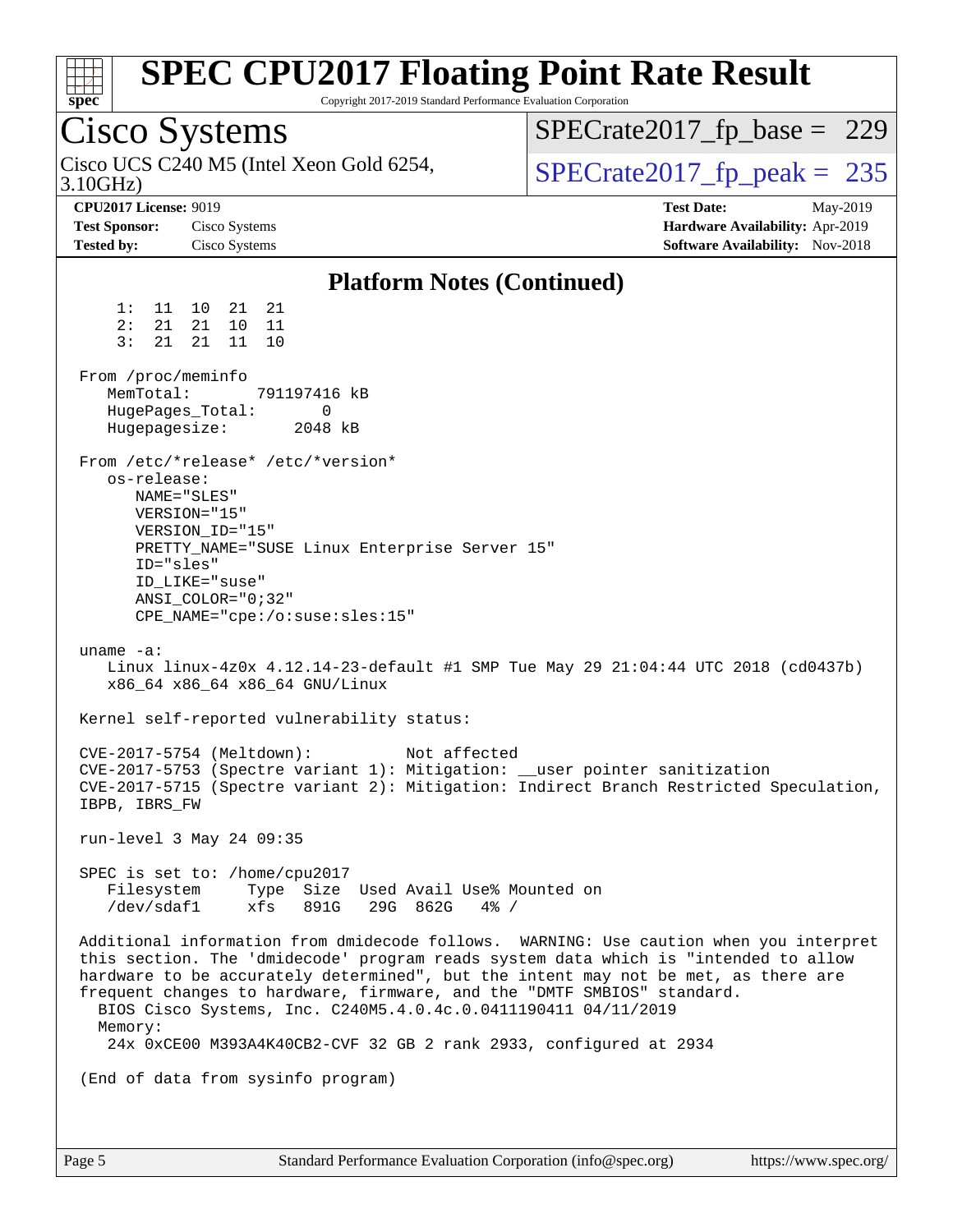

Copyright 2017-2019 Standard Performance Evaluation Corporation

# Cisco Systems<br>Cisco UCS C240 M5 (Intel Xeon Gold 6254,

[SPECrate2017\\_fp\\_base =](http://www.spec.org/auto/cpu2017/Docs/result-fields.html#SPECrate2017fpbase) 229

3.10GHz)

 $SPECTate 2017_fp\_peak = 235$ 

**[Test Sponsor:](http://www.spec.org/auto/cpu2017/Docs/result-fields.html#TestSponsor)** Cisco Systems **[Hardware Availability:](http://www.spec.org/auto/cpu2017/Docs/result-fields.html#HardwareAvailability)** Apr-2019

**[CPU2017 License:](http://www.spec.org/auto/cpu2017/Docs/result-fields.html#CPU2017License)** 9019 **[Test Date:](http://www.spec.org/auto/cpu2017/Docs/result-fields.html#TestDate)** May-2019 **[Tested by:](http://www.spec.org/auto/cpu2017/Docs/result-fields.html#Testedby)** Cisco Systems **[Software Availability:](http://www.spec.org/auto/cpu2017/Docs/result-fields.html#SoftwareAvailability)** Nov-2018

#### **[Compiler Version Notes](http://www.spec.org/auto/cpu2017/Docs/result-fields.html#CompilerVersionNotes)**

| Standard Performance Evaluation Corporation (info@spec.org)<br>Page 6<br>https://www.spec.org/                                                                                       |  |  |  |
|--------------------------------------------------------------------------------------------------------------------------------------------------------------------------------------|--|--|--|
| (Continued on next page)                                                                                                                                                             |  |  |  |
| Intel(R) $C++$ Intel(R) 64 Compiler for applications running on Intel(R) 64,                                                                                                         |  |  |  |
| 511.povray_r(peak)<br>CC                                                                                                                                                             |  |  |  |
| Copyright (C) 1985-2018 Intel Corporation. All rights reserved.                                                                                                                      |  |  |  |
| Intel(R) C Intel(R) 64 Compiler for applications running on Intel(R) 64,<br>Version 19.0.1.144 Build 20181018                                                                        |  |  |  |
| Intel(R) $C++$ Intel(R) 64 Compiler for applications running on Intel(R) 64,<br>Version 19.0.1.144 Build 20181018<br>Copyright (C) 1985-2018 Intel Corporation. All rights reserved. |  |  |  |
| CC 511.povray_r(base) 526.blender_r(base, peak)                                                                                                                                      |  |  |  |
| Intel(R) $C++$ Intel(R) 64 Compiler for applications running on Intel(R) 64,<br>Version 19.0.1.144 Build 20181018<br>Copyright (C) 1985-2018 Intel Corporation. All rights reserved. |  |  |  |
| $CXXC$ 508. namd $r$ (peak)                                                                                                                                                          |  |  |  |
| Version 19.0.1.144 Build 20181018<br>Copyright (C) 1985-2018 Intel Corporation. All rights reserved.                                                                                 |  |  |  |
| Intel(R) $C++$ Intel(R) 64 Compiler for applications running on Intel(R) 64,                                                                                                         |  |  |  |
| CXXC 508.namd_r(base) 510.parest_r(base, peak)                                                                                                                                       |  |  |  |
| Copyright (C) 1985-2018 Intel Corporation. All rights reserved.                                                                                                                      |  |  |  |
| Intel(R) C Intel(R) 64 Compiler for applications running on Intel(R) 64,<br>Version 19.0.1.144 Build 20181018                                                                        |  |  |  |
| 519.1bm r(peak)<br>CC .                                                                                                                                                              |  |  |  |
|                                                                                                                                                                                      |  |  |  |
| Intel(R) C Intel(R) 64 Compiler for applications running on Intel(R) 64,<br>Version 19.0.1.144 Build 20181018<br>Copyright (C) 1985-2018 Intel Corporation. All rights reserved.     |  |  |  |
| CC 519.1bm_r(base) 538.imagick_r(base, peak) 544.nab_r(base, peak)                                                                                                                   |  |  |  |
| :=========================<br>===============================                                                                                                                        |  |  |  |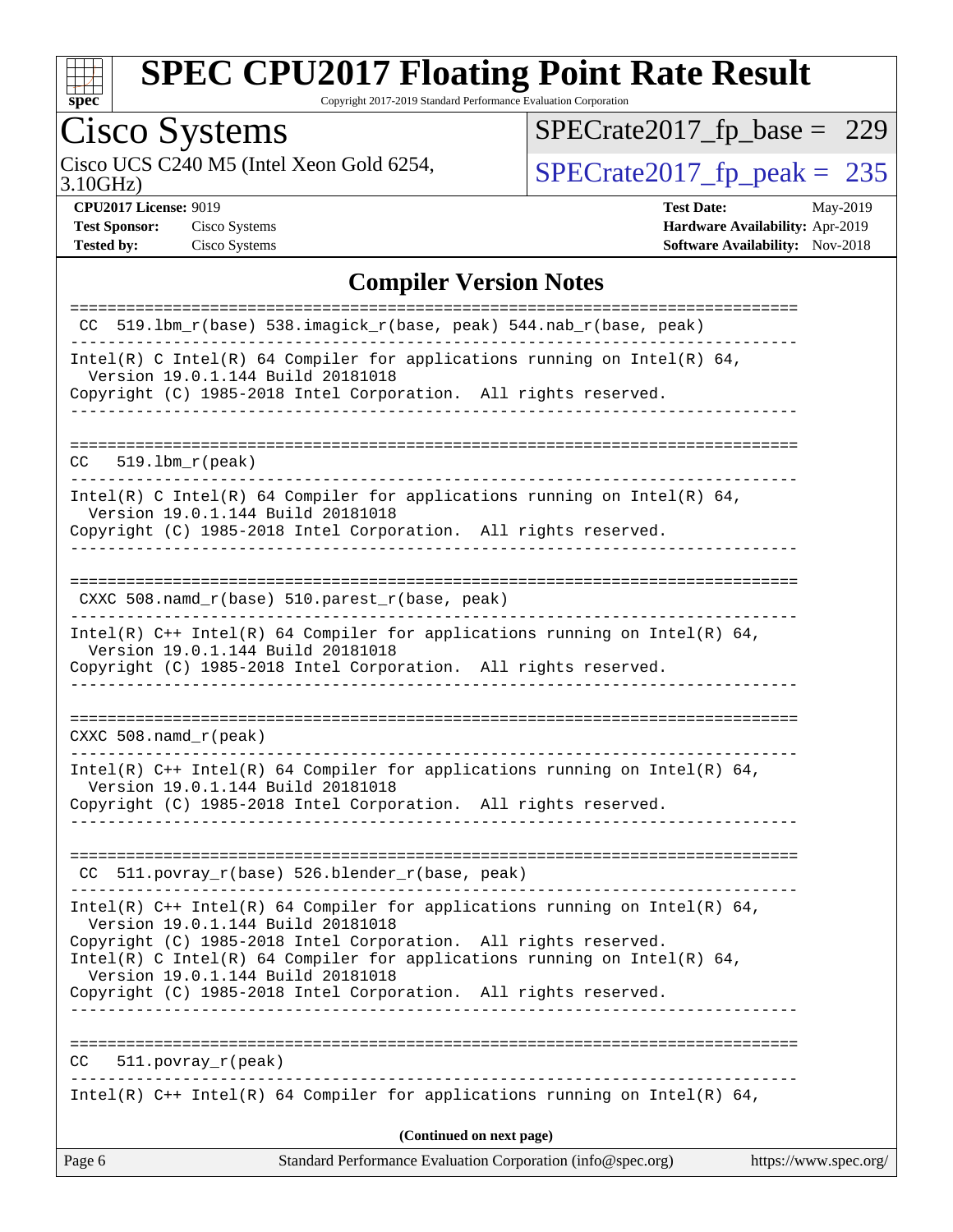

Copyright 2017-2019 Standard Performance Evaluation Corporation

## Cisco Systems

[SPECrate2017\\_fp\\_base =](http://www.spec.org/auto/cpu2017/Docs/result-fields.html#SPECrate2017fpbase) 229

3.10GHz)

Cisco UCS C240 M5 (Intel Xeon Gold 6254,  $SPECrate2017_fp\_peak = 235$ 

**[CPU2017 License:](http://www.spec.org/auto/cpu2017/Docs/result-fields.html#CPU2017License)** 9019 **[Test Date:](http://www.spec.org/auto/cpu2017/Docs/result-fields.html#TestDate)** May-2019 **[Test Sponsor:](http://www.spec.org/auto/cpu2017/Docs/result-fields.html#TestSponsor)** Cisco Systems **[Hardware Availability:](http://www.spec.org/auto/cpu2017/Docs/result-fields.html#HardwareAvailability)** Apr-2019 **[Tested by:](http://www.spec.org/auto/cpu2017/Docs/result-fields.html#Testedby)** Cisco Systems **[Software Availability:](http://www.spec.org/auto/cpu2017/Docs/result-fields.html#SoftwareAvailability)** Nov-2018

#### **[Compiler Version Notes \(Continued\)](http://www.spec.org/auto/cpu2017/Docs/result-fields.html#CompilerVersionNotes)**

| Standard Performance Evaluation Corporation (info@spec.org)<br>Page 7                                                                                                                                                                               | https://www.spec.org/ |
|-----------------------------------------------------------------------------------------------------------------------------------------------------------------------------------------------------------------------------------------------------|-----------------------|
| (Continued on next page)                                                                                                                                                                                                                            |                       |
| Copyright (C) 1985-2018 Intel Corporation. All rights reserved.<br>Intel(R) C Intel(R) 64 Compiler for applications running on Intel(R) 64,<br>Version 19.0.1.144 Build 20181018<br>Copyright (C) 1985-2018 Intel Corporation. All rights reserved. |                       |
| Intel(R) Fortran Intel(R) 64 Compiler for applications running on Intel(R)<br>64, Version 19.0.1.144 Build 20181018                                                                                                                                 |                       |
| $CC$ 521.wrf_r(base) 527.cam4_r(base)                                                                                                                                                                                                               |                       |
| 64, Version 19.0.1.144 Build 20181018<br>Copyright (C) 1985-2018 Intel Corporation. All rights reserved.                                                                                                                                            |                       |
| $Intel(R)$ Fortran Intel(R) 64 Compiler for applications running on Intel(R)                                                                                                                                                                        |                       |
| $FC$ 554. $roms_r(peak)$                                                                                                                                                                                                                            |                       |
| $Intel(R)$ Fortran Intel(R) 64 Compiler for applications running on Intel(R)<br>64, Version 19.0.1.144 Build 20181018<br>Copyright (C) 1985-2018 Intel Corporation. All rights reserved.                                                            |                       |
| FC 503.bwaves_r(base, peak) 549.fotonik3d_r(base, peak) 554.roms_r(base)                                                                                                                                                                            |                       |
| Copyright (C) 1985-2018 Intel Corporation. All rights reserved.                                                                                                                                                                                     |                       |
| Copyright (C) 1985-2018 Intel Corporation. All rights reserved.<br>$Intel(R)$ Fortran Intel(R) 64 Compiler for applications running on Intel(R)<br>64, Version 19.0.1.144 Build 20181018                                                            |                       |
| Version 19.0.1.144 Build 20181018<br>Copyright (C) 1985-2018 Intel Corporation. All rights reserved.<br>Intel(R) C Intel(R) 64 Compiler for applications running on Intel(R) 64,<br>Version 19.0.1.144 Build 20181018                               |                       |
| Intel(R) C++ Intel(R) 64 Compiler for applications running on Intel(R) 64,                                                                                                                                                                          |                       |
| FC 507.cactuBSSN_r(base, peak)                                                                                                                                                                                                                      |                       |
| Copyright (C) 1985-2018 Intel Corporation. All rights reserved.                                                                                                                                                                                     |                       |
| Intel(R) C Intel(R) 64 Compiler for applications running on Intel(R) 64,<br>Version 19.0.1.144 Build 20181018                                                                                                                                       |                       |
| Version 19.0.1.144 Build 20181018<br>Copyright (C) 1985-2018 Intel Corporation. All rights reserved.                                                                                                                                                |                       |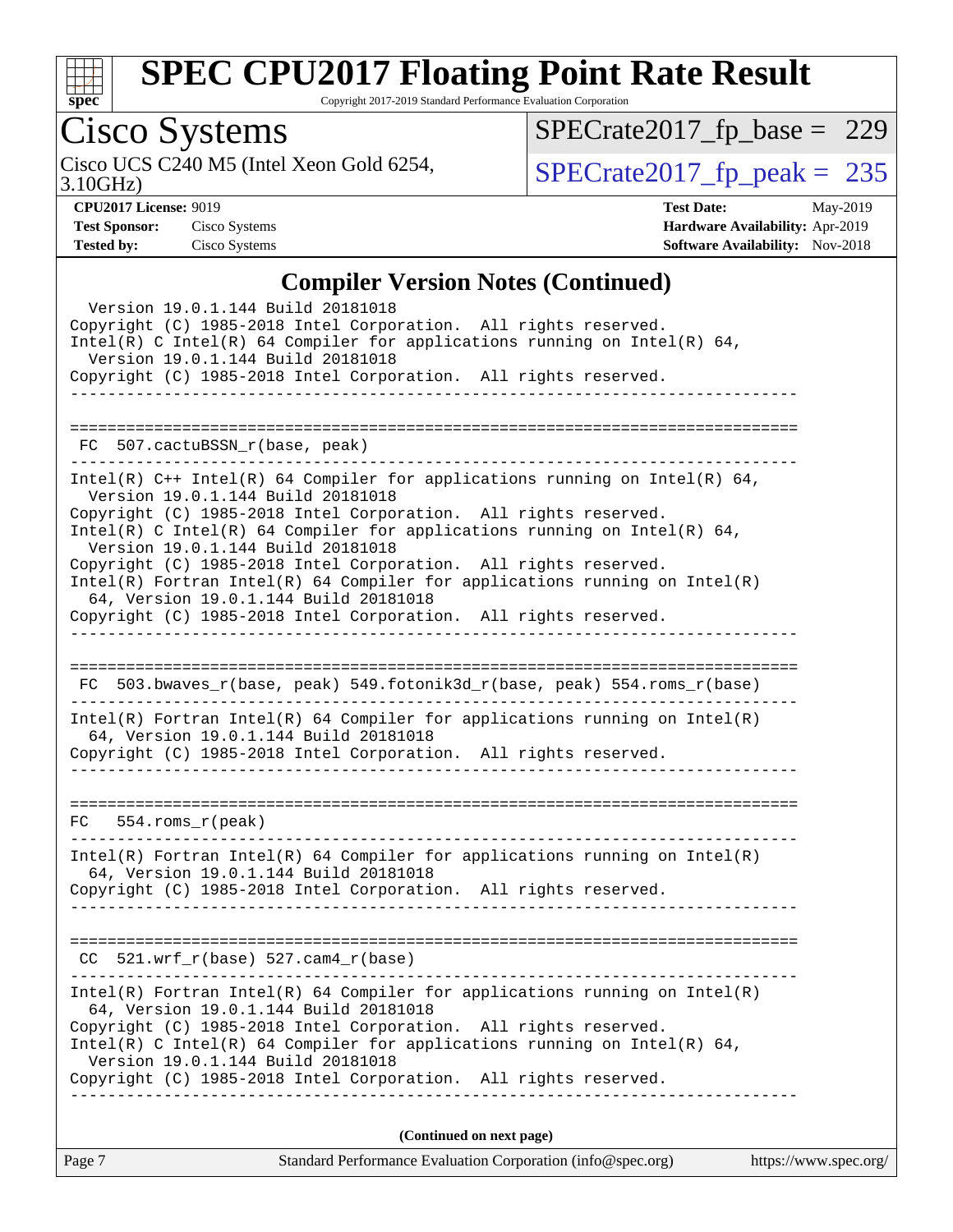

Copyright 2017-2019 Standard Performance Evaluation Corporation

## Cisco Systems

Cisco UCS C240 M5 (Intel Xeon Gold 6254,  $\vert$ [SPECrate2017\\_fp\\_peak =](http://www.spec.org/auto/cpu2017/Docs/result-fields.html#SPECrate2017fppeak) 235

[SPECrate2017\\_fp\\_base =](http://www.spec.org/auto/cpu2017/Docs/result-fields.html#SPECrate2017fpbase) 229

3.10GHz)

**[CPU2017 License:](http://www.spec.org/auto/cpu2017/Docs/result-fields.html#CPU2017License)** 9019 **[Test Date:](http://www.spec.org/auto/cpu2017/Docs/result-fields.html#TestDate)** May-2019 **[Test Sponsor:](http://www.spec.org/auto/cpu2017/Docs/result-fields.html#TestSponsor)** Cisco Systems **[Hardware Availability:](http://www.spec.org/auto/cpu2017/Docs/result-fields.html#HardwareAvailability)** Apr-2019 **[Tested by:](http://www.spec.org/auto/cpu2017/Docs/result-fields.html#Testedby)** Cisco Systems **[Software Availability:](http://www.spec.org/auto/cpu2017/Docs/result-fields.html#SoftwareAvailability)** Nov-2018

#### **[Compiler Version Notes \(Continued\)](http://www.spec.org/auto/cpu2017/Docs/result-fields.html#CompilerVersionNotes)**

| $CC = 521$ .wrf $r(\text{peak}) = 527$ .cam4 $r(\text{peak})$                                                                                                                    |
|----------------------------------------------------------------------------------------------------------------------------------------------------------------------------------|
| Intel(R) Fortran Intel(R) 64 Compiler for applications running on Intel(R)<br>64, Version 19.0.1.144 Build 20181018                                                              |
| Copyright (C) 1985-2018 Intel Corporation. All rights reserved.<br>Intel(R) C Intel(R) 64 Compiler for applications running on Intel(R) 64,<br>Version 19.0.1.144 Build 20181018 |
| Copyright (C) 1985-2018 Intel Corporation. All rights reserved.                                                                                                                  |

#### **[Base Compiler Invocation](http://www.spec.org/auto/cpu2017/Docs/result-fields.html#BaseCompilerInvocation)**

[C benchmarks](http://www.spec.org/auto/cpu2017/Docs/result-fields.html#Cbenchmarks): [icc -m64 -std=c11](http://www.spec.org/cpu2017/results/res2019q3/cpu2017-20190625-15901.flags.html#user_CCbase_intel_icc_64bit_c11_33ee0cdaae7deeeab2a9725423ba97205ce30f63b9926c2519791662299b76a0318f32ddfffdc46587804de3178b4f9328c46fa7c2b0cd779d7a61945c91cd35)

[C++ benchmarks:](http://www.spec.org/auto/cpu2017/Docs/result-fields.html#CXXbenchmarks) [icpc -m64](http://www.spec.org/cpu2017/results/res2019q3/cpu2017-20190625-15901.flags.html#user_CXXbase_intel_icpc_64bit_4ecb2543ae3f1412ef961e0650ca070fec7b7afdcd6ed48761b84423119d1bf6bdf5cad15b44d48e7256388bc77273b966e5eb805aefd121eb22e9299b2ec9d9)

[Fortran benchmarks](http://www.spec.org/auto/cpu2017/Docs/result-fields.html#Fortranbenchmarks): [ifort -m64](http://www.spec.org/cpu2017/results/res2019q3/cpu2017-20190625-15901.flags.html#user_FCbase_intel_ifort_64bit_24f2bb282fbaeffd6157abe4f878425411749daecae9a33200eee2bee2fe76f3b89351d69a8130dd5949958ce389cf37ff59a95e7a40d588e8d3a57e0c3fd751)

[Benchmarks using both Fortran and C](http://www.spec.org/auto/cpu2017/Docs/result-fields.html#BenchmarksusingbothFortranandC): [ifort -m64](http://www.spec.org/cpu2017/results/res2019q3/cpu2017-20190625-15901.flags.html#user_CC_FCbase_intel_ifort_64bit_24f2bb282fbaeffd6157abe4f878425411749daecae9a33200eee2bee2fe76f3b89351d69a8130dd5949958ce389cf37ff59a95e7a40d588e8d3a57e0c3fd751) [icc -m64 -std=c11](http://www.spec.org/cpu2017/results/res2019q3/cpu2017-20190625-15901.flags.html#user_CC_FCbase_intel_icc_64bit_c11_33ee0cdaae7deeeab2a9725423ba97205ce30f63b9926c2519791662299b76a0318f32ddfffdc46587804de3178b4f9328c46fa7c2b0cd779d7a61945c91cd35)

[Benchmarks using both C and C++](http://www.spec.org/auto/cpu2017/Docs/result-fields.html#BenchmarksusingbothCandCXX): [icpc -m64](http://www.spec.org/cpu2017/results/res2019q3/cpu2017-20190625-15901.flags.html#user_CC_CXXbase_intel_icpc_64bit_4ecb2543ae3f1412ef961e0650ca070fec7b7afdcd6ed48761b84423119d1bf6bdf5cad15b44d48e7256388bc77273b966e5eb805aefd121eb22e9299b2ec9d9) [icc -m64 -std=c11](http://www.spec.org/cpu2017/results/res2019q3/cpu2017-20190625-15901.flags.html#user_CC_CXXbase_intel_icc_64bit_c11_33ee0cdaae7deeeab2a9725423ba97205ce30f63b9926c2519791662299b76a0318f32ddfffdc46587804de3178b4f9328c46fa7c2b0cd779d7a61945c91cd35)

[Benchmarks using Fortran, C, and C++:](http://www.spec.org/auto/cpu2017/Docs/result-fields.html#BenchmarksusingFortranCandCXX) [icpc -m64](http://www.spec.org/cpu2017/results/res2019q3/cpu2017-20190625-15901.flags.html#user_CC_CXX_FCbase_intel_icpc_64bit_4ecb2543ae3f1412ef961e0650ca070fec7b7afdcd6ed48761b84423119d1bf6bdf5cad15b44d48e7256388bc77273b966e5eb805aefd121eb22e9299b2ec9d9) [icc -m64 -std=c11](http://www.spec.org/cpu2017/results/res2019q3/cpu2017-20190625-15901.flags.html#user_CC_CXX_FCbase_intel_icc_64bit_c11_33ee0cdaae7deeeab2a9725423ba97205ce30f63b9926c2519791662299b76a0318f32ddfffdc46587804de3178b4f9328c46fa7c2b0cd779d7a61945c91cd35) [ifort -m64](http://www.spec.org/cpu2017/results/res2019q3/cpu2017-20190625-15901.flags.html#user_CC_CXX_FCbase_intel_ifort_64bit_24f2bb282fbaeffd6157abe4f878425411749daecae9a33200eee2bee2fe76f3b89351d69a8130dd5949958ce389cf37ff59a95e7a40d588e8d3a57e0c3fd751)

#### **[Base Portability Flags](http://www.spec.org/auto/cpu2017/Docs/result-fields.html#BasePortabilityFlags)**

 503.bwaves\_r: [-DSPEC\\_LP64](http://www.spec.org/cpu2017/results/res2019q3/cpu2017-20190625-15901.flags.html#suite_basePORTABILITY503_bwaves_r_DSPEC_LP64) 507.cactuBSSN\_r: [-DSPEC\\_LP64](http://www.spec.org/cpu2017/results/res2019q3/cpu2017-20190625-15901.flags.html#suite_basePORTABILITY507_cactuBSSN_r_DSPEC_LP64) 508.namd\_r: [-DSPEC\\_LP64](http://www.spec.org/cpu2017/results/res2019q3/cpu2017-20190625-15901.flags.html#suite_basePORTABILITY508_namd_r_DSPEC_LP64) 510.parest\_r: [-DSPEC\\_LP64](http://www.spec.org/cpu2017/results/res2019q3/cpu2017-20190625-15901.flags.html#suite_basePORTABILITY510_parest_r_DSPEC_LP64) 511.povray\_r: [-DSPEC\\_LP64](http://www.spec.org/cpu2017/results/res2019q3/cpu2017-20190625-15901.flags.html#suite_basePORTABILITY511_povray_r_DSPEC_LP64) 519.lbm\_r: [-DSPEC\\_LP64](http://www.spec.org/cpu2017/results/res2019q3/cpu2017-20190625-15901.flags.html#suite_basePORTABILITY519_lbm_r_DSPEC_LP64) 521.wrf\_r: [-DSPEC\\_LP64](http://www.spec.org/cpu2017/results/res2019q3/cpu2017-20190625-15901.flags.html#suite_basePORTABILITY521_wrf_r_DSPEC_LP64) [-DSPEC\\_CASE\\_FLAG](http://www.spec.org/cpu2017/results/res2019q3/cpu2017-20190625-15901.flags.html#b521.wrf_r_baseCPORTABILITY_DSPEC_CASE_FLAG) [-convert big\\_endian](http://www.spec.org/cpu2017/results/res2019q3/cpu2017-20190625-15901.flags.html#user_baseFPORTABILITY521_wrf_r_convert_big_endian_c3194028bc08c63ac5d04de18c48ce6d347e4e562e8892b8bdbdc0214820426deb8554edfa529a3fb25a586e65a3d812c835984020483e7e73212c4d31a38223) 526.blender\_r: [-DSPEC\\_LP64](http://www.spec.org/cpu2017/results/res2019q3/cpu2017-20190625-15901.flags.html#suite_basePORTABILITY526_blender_r_DSPEC_LP64) [-DSPEC\\_LINUX](http://www.spec.org/cpu2017/results/res2019q3/cpu2017-20190625-15901.flags.html#b526.blender_r_baseCPORTABILITY_DSPEC_LINUX) [-funsigned-char](http://www.spec.org/cpu2017/results/res2019q3/cpu2017-20190625-15901.flags.html#user_baseCPORTABILITY526_blender_r_force_uchar_40c60f00ab013830e2dd6774aeded3ff59883ba5a1fc5fc14077f794d777847726e2a5858cbc7672e36e1b067e7e5c1d9a74f7176df07886a243d7cc18edfe67) 527.cam4\_r: [-DSPEC\\_LP64](http://www.spec.org/cpu2017/results/res2019q3/cpu2017-20190625-15901.flags.html#suite_basePORTABILITY527_cam4_r_DSPEC_LP64) [-DSPEC\\_CASE\\_FLAG](http://www.spec.org/cpu2017/results/res2019q3/cpu2017-20190625-15901.flags.html#b527.cam4_r_baseCPORTABILITY_DSPEC_CASE_FLAG)

**(Continued on next page)**

|  | Page 8 |  |
|--|--------|--|
|--|--------|--|

Page 8 Standard Performance Evaluation Corporation [\(info@spec.org\)](mailto:info@spec.org) <https://www.spec.org/>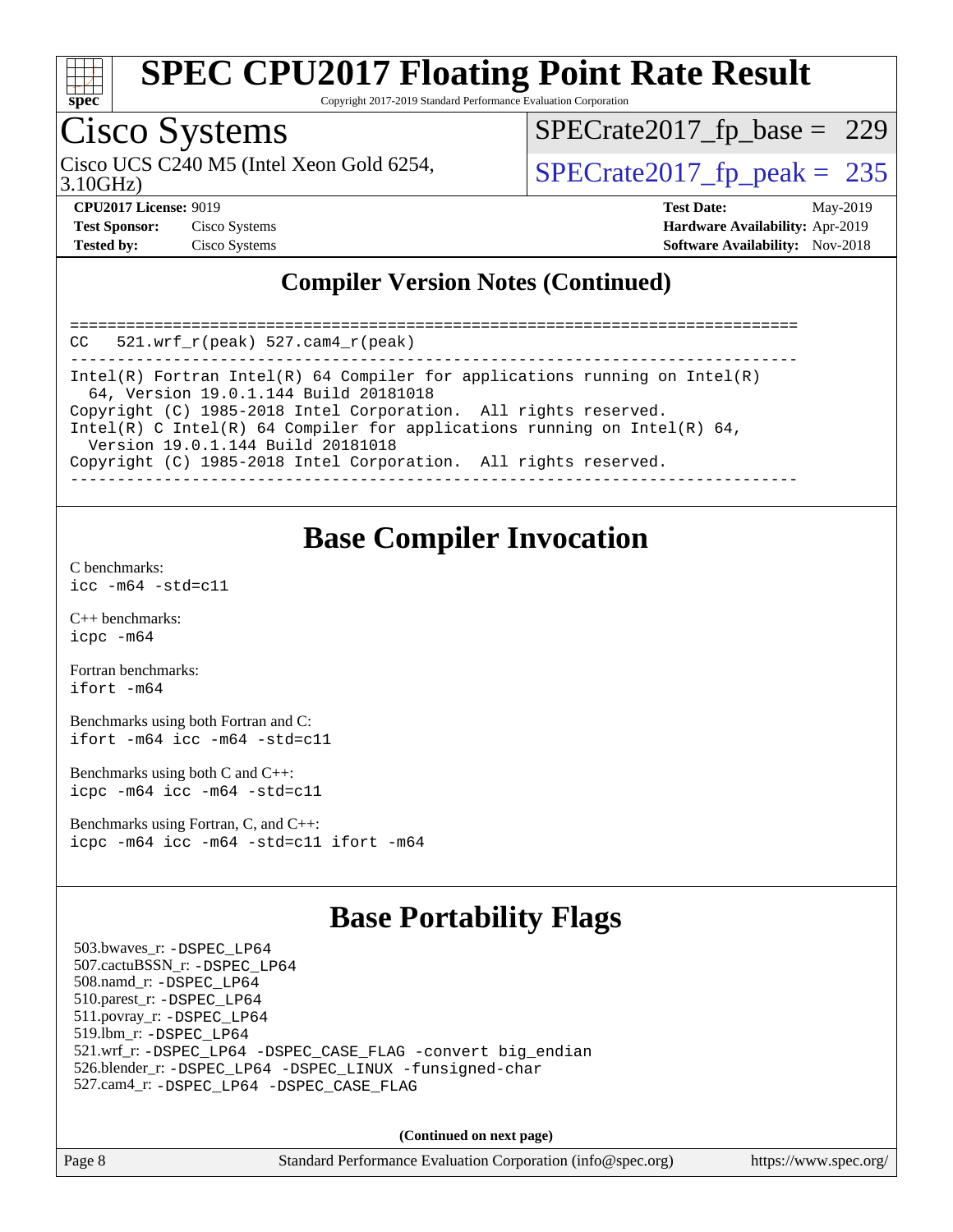

Copyright 2017-2019 Standard Performance Evaluation Corporation

## Cisco Systems

3.10GHz) Cisco UCS C240 M5 (Intel Xeon Gold 6254,  $\vert$ [SPECrate2017\\_fp\\_peak =](http://www.spec.org/auto/cpu2017/Docs/result-fields.html#SPECrate2017fppeak) 235

[SPECrate2017\\_fp\\_base =](http://www.spec.org/auto/cpu2017/Docs/result-fields.html#SPECrate2017fpbase) 229

**[CPU2017 License:](http://www.spec.org/auto/cpu2017/Docs/result-fields.html#CPU2017License)** 9019 **[Test Date:](http://www.spec.org/auto/cpu2017/Docs/result-fields.html#TestDate)** May-2019 **[Test Sponsor:](http://www.spec.org/auto/cpu2017/Docs/result-fields.html#TestSponsor)** Cisco Systems **[Hardware Availability:](http://www.spec.org/auto/cpu2017/Docs/result-fields.html#HardwareAvailability)** Apr-2019 **[Tested by:](http://www.spec.org/auto/cpu2017/Docs/result-fields.html#Testedby)** Cisco Systems **[Software Availability:](http://www.spec.org/auto/cpu2017/Docs/result-fields.html#SoftwareAvailability)** Nov-2018

## **[Base Portability Flags \(Continued\)](http://www.spec.org/auto/cpu2017/Docs/result-fields.html#BasePortabilityFlags)**

 538.imagick\_r: [-DSPEC\\_LP64](http://www.spec.org/cpu2017/results/res2019q3/cpu2017-20190625-15901.flags.html#suite_basePORTABILITY538_imagick_r_DSPEC_LP64) 544.nab\_r: [-DSPEC\\_LP64](http://www.spec.org/cpu2017/results/res2019q3/cpu2017-20190625-15901.flags.html#suite_basePORTABILITY544_nab_r_DSPEC_LP64) 549.fotonik3d\_r: [-DSPEC\\_LP64](http://www.spec.org/cpu2017/results/res2019q3/cpu2017-20190625-15901.flags.html#suite_basePORTABILITY549_fotonik3d_r_DSPEC_LP64) 554.roms\_r: [-DSPEC\\_LP64](http://www.spec.org/cpu2017/results/res2019q3/cpu2017-20190625-15901.flags.html#suite_basePORTABILITY554_roms_r_DSPEC_LP64)

## **[Base Optimization Flags](http://www.spec.org/auto/cpu2017/Docs/result-fields.html#BaseOptimizationFlags)**

[C benchmarks](http://www.spec.org/auto/cpu2017/Docs/result-fields.html#Cbenchmarks):

[-xCORE-AVX2](http://www.spec.org/cpu2017/results/res2019q3/cpu2017-20190625-15901.flags.html#user_CCbase_f-xCORE-AVX2) [-ipo](http://www.spec.org/cpu2017/results/res2019q3/cpu2017-20190625-15901.flags.html#user_CCbase_f-ipo) [-O3](http://www.spec.org/cpu2017/results/res2019q3/cpu2017-20190625-15901.flags.html#user_CCbase_f-O3) [-no-prec-div](http://www.spec.org/cpu2017/results/res2019q3/cpu2017-20190625-15901.flags.html#user_CCbase_f-no-prec-div) [-qopt-prefetch](http://www.spec.org/cpu2017/results/res2019q3/cpu2017-20190625-15901.flags.html#user_CCbase_f-qopt-prefetch) [-ffinite-math-only](http://www.spec.org/cpu2017/results/res2019q3/cpu2017-20190625-15901.flags.html#user_CCbase_f_finite_math_only_cb91587bd2077682c4b38af759c288ed7c732db004271a9512da14a4f8007909a5f1427ecbf1a0fb78ff2a814402c6114ac565ca162485bbcae155b5e4258871) [-qopt-mem-layout-trans=4](http://www.spec.org/cpu2017/results/res2019q3/cpu2017-20190625-15901.flags.html#user_CCbase_f-qopt-mem-layout-trans_fa39e755916c150a61361b7846f310bcdf6f04e385ef281cadf3647acec3f0ae266d1a1d22d972a7087a248fd4e6ca390a3634700869573d231a252c784941a8)

[C++ benchmarks:](http://www.spec.org/auto/cpu2017/Docs/result-fields.html#CXXbenchmarks)

```
-xCORE-AVX2 -ipo -O3 -no-prec-div -qopt-prefetch -ffinite-math-only
-qopt-mem-layout-trans=4
```
[Fortran benchmarks](http://www.spec.org/auto/cpu2017/Docs/result-fields.html#Fortranbenchmarks):

[-xCORE-AVX2](http://www.spec.org/cpu2017/results/res2019q3/cpu2017-20190625-15901.flags.html#user_FCbase_f-xCORE-AVX2) [-ipo](http://www.spec.org/cpu2017/results/res2019q3/cpu2017-20190625-15901.flags.html#user_FCbase_f-ipo) [-O3](http://www.spec.org/cpu2017/results/res2019q3/cpu2017-20190625-15901.flags.html#user_FCbase_f-O3) [-no-prec-div](http://www.spec.org/cpu2017/results/res2019q3/cpu2017-20190625-15901.flags.html#user_FCbase_f-no-prec-div) [-qopt-prefetch](http://www.spec.org/cpu2017/results/res2019q3/cpu2017-20190625-15901.flags.html#user_FCbase_f-qopt-prefetch) [-ffinite-math-only](http://www.spec.org/cpu2017/results/res2019q3/cpu2017-20190625-15901.flags.html#user_FCbase_f_finite_math_only_cb91587bd2077682c4b38af759c288ed7c732db004271a9512da14a4f8007909a5f1427ecbf1a0fb78ff2a814402c6114ac565ca162485bbcae155b5e4258871) [-qopt-mem-layout-trans=4](http://www.spec.org/cpu2017/results/res2019q3/cpu2017-20190625-15901.flags.html#user_FCbase_f-qopt-mem-layout-trans_fa39e755916c150a61361b7846f310bcdf6f04e385ef281cadf3647acec3f0ae266d1a1d22d972a7087a248fd4e6ca390a3634700869573d231a252c784941a8) [-auto](http://www.spec.org/cpu2017/results/res2019q3/cpu2017-20190625-15901.flags.html#user_FCbase_f-auto) [-nostandard-realloc-lhs](http://www.spec.org/cpu2017/results/res2019q3/cpu2017-20190625-15901.flags.html#user_FCbase_f_2003_std_realloc_82b4557e90729c0f113870c07e44d33d6f5a304b4f63d4c15d2d0f1fab99f5daaed73bdb9275d9ae411527f28b936061aa8b9c8f2d63842963b95c9dd6426b8a) [-align array32byte](http://www.spec.org/cpu2017/results/res2019q3/cpu2017-20190625-15901.flags.html#user_FCbase_align_array32byte_b982fe038af199962ba9a80c053b8342c548c85b40b8e86eb3cc33dee0d7986a4af373ac2d51c3f7cf710a18d62fdce2948f201cd044323541f22fc0fffc51b6)

[Benchmarks using both Fortran and C](http://www.spec.org/auto/cpu2017/Docs/result-fields.html#BenchmarksusingbothFortranandC):

[-xCORE-AVX2](http://www.spec.org/cpu2017/results/res2019q3/cpu2017-20190625-15901.flags.html#user_CC_FCbase_f-xCORE-AVX2) [-ipo](http://www.spec.org/cpu2017/results/res2019q3/cpu2017-20190625-15901.flags.html#user_CC_FCbase_f-ipo) [-O3](http://www.spec.org/cpu2017/results/res2019q3/cpu2017-20190625-15901.flags.html#user_CC_FCbase_f-O3) [-no-prec-div](http://www.spec.org/cpu2017/results/res2019q3/cpu2017-20190625-15901.flags.html#user_CC_FCbase_f-no-prec-div) [-qopt-prefetch](http://www.spec.org/cpu2017/results/res2019q3/cpu2017-20190625-15901.flags.html#user_CC_FCbase_f-qopt-prefetch) [-ffinite-math-only](http://www.spec.org/cpu2017/results/res2019q3/cpu2017-20190625-15901.flags.html#user_CC_FCbase_f_finite_math_only_cb91587bd2077682c4b38af759c288ed7c732db004271a9512da14a4f8007909a5f1427ecbf1a0fb78ff2a814402c6114ac565ca162485bbcae155b5e4258871) [-qopt-mem-layout-trans=4](http://www.spec.org/cpu2017/results/res2019q3/cpu2017-20190625-15901.flags.html#user_CC_FCbase_f-qopt-mem-layout-trans_fa39e755916c150a61361b7846f310bcdf6f04e385ef281cadf3647acec3f0ae266d1a1d22d972a7087a248fd4e6ca390a3634700869573d231a252c784941a8) [-auto](http://www.spec.org/cpu2017/results/res2019q3/cpu2017-20190625-15901.flags.html#user_CC_FCbase_f-auto) [-nostandard-realloc-lhs](http://www.spec.org/cpu2017/results/res2019q3/cpu2017-20190625-15901.flags.html#user_CC_FCbase_f_2003_std_realloc_82b4557e90729c0f113870c07e44d33d6f5a304b4f63d4c15d2d0f1fab99f5daaed73bdb9275d9ae411527f28b936061aa8b9c8f2d63842963b95c9dd6426b8a) [-align array32byte](http://www.spec.org/cpu2017/results/res2019q3/cpu2017-20190625-15901.flags.html#user_CC_FCbase_align_array32byte_b982fe038af199962ba9a80c053b8342c548c85b40b8e86eb3cc33dee0d7986a4af373ac2d51c3f7cf710a18d62fdce2948f201cd044323541f22fc0fffc51b6)

[Benchmarks using both C and C++](http://www.spec.org/auto/cpu2017/Docs/result-fields.html#BenchmarksusingbothCandCXX): [-xCORE-AVX2](http://www.spec.org/cpu2017/results/res2019q3/cpu2017-20190625-15901.flags.html#user_CC_CXXbase_f-xCORE-AVX2) [-ipo](http://www.spec.org/cpu2017/results/res2019q3/cpu2017-20190625-15901.flags.html#user_CC_CXXbase_f-ipo) [-O3](http://www.spec.org/cpu2017/results/res2019q3/cpu2017-20190625-15901.flags.html#user_CC_CXXbase_f-O3) [-no-prec-div](http://www.spec.org/cpu2017/results/res2019q3/cpu2017-20190625-15901.flags.html#user_CC_CXXbase_f-no-prec-div) [-qopt-prefetch](http://www.spec.org/cpu2017/results/res2019q3/cpu2017-20190625-15901.flags.html#user_CC_CXXbase_f-qopt-prefetch) [-ffinite-math-only](http://www.spec.org/cpu2017/results/res2019q3/cpu2017-20190625-15901.flags.html#user_CC_CXXbase_f_finite_math_only_cb91587bd2077682c4b38af759c288ed7c732db004271a9512da14a4f8007909a5f1427ecbf1a0fb78ff2a814402c6114ac565ca162485bbcae155b5e4258871) [-qopt-mem-layout-trans=4](http://www.spec.org/cpu2017/results/res2019q3/cpu2017-20190625-15901.flags.html#user_CC_CXXbase_f-qopt-mem-layout-trans_fa39e755916c150a61361b7846f310bcdf6f04e385ef281cadf3647acec3f0ae266d1a1d22d972a7087a248fd4e6ca390a3634700869573d231a252c784941a8)

[Benchmarks using Fortran, C, and C++:](http://www.spec.org/auto/cpu2017/Docs/result-fields.html#BenchmarksusingFortranCandCXX) [-xCORE-AVX2](http://www.spec.org/cpu2017/results/res2019q3/cpu2017-20190625-15901.flags.html#user_CC_CXX_FCbase_f-xCORE-AVX2) [-ipo](http://www.spec.org/cpu2017/results/res2019q3/cpu2017-20190625-15901.flags.html#user_CC_CXX_FCbase_f-ipo) [-O3](http://www.spec.org/cpu2017/results/res2019q3/cpu2017-20190625-15901.flags.html#user_CC_CXX_FCbase_f-O3) [-no-prec-div](http://www.spec.org/cpu2017/results/res2019q3/cpu2017-20190625-15901.flags.html#user_CC_CXX_FCbase_f-no-prec-div) [-qopt-prefetch](http://www.spec.org/cpu2017/results/res2019q3/cpu2017-20190625-15901.flags.html#user_CC_CXX_FCbase_f-qopt-prefetch) [-ffinite-math-only](http://www.spec.org/cpu2017/results/res2019q3/cpu2017-20190625-15901.flags.html#user_CC_CXX_FCbase_f_finite_math_only_cb91587bd2077682c4b38af759c288ed7c732db004271a9512da14a4f8007909a5f1427ecbf1a0fb78ff2a814402c6114ac565ca162485bbcae155b5e4258871) [-qopt-mem-layout-trans=4](http://www.spec.org/cpu2017/results/res2019q3/cpu2017-20190625-15901.flags.html#user_CC_CXX_FCbase_f-qopt-mem-layout-trans_fa39e755916c150a61361b7846f310bcdf6f04e385ef281cadf3647acec3f0ae266d1a1d22d972a7087a248fd4e6ca390a3634700869573d231a252c784941a8) [-auto](http://www.spec.org/cpu2017/results/res2019q3/cpu2017-20190625-15901.flags.html#user_CC_CXX_FCbase_f-auto) [-nostandard-realloc-lhs](http://www.spec.org/cpu2017/results/res2019q3/cpu2017-20190625-15901.flags.html#user_CC_CXX_FCbase_f_2003_std_realloc_82b4557e90729c0f113870c07e44d33d6f5a304b4f63d4c15d2d0f1fab99f5daaed73bdb9275d9ae411527f28b936061aa8b9c8f2d63842963b95c9dd6426b8a) [-align array32byte](http://www.spec.org/cpu2017/results/res2019q3/cpu2017-20190625-15901.flags.html#user_CC_CXX_FCbase_align_array32byte_b982fe038af199962ba9a80c053b8342c548c85b40b8e86eb3cc33dee0d7986a4af373ac2d51c3f7cf710a18d62fdce2948f201cd044323541f22fc0fffc51b6)

## **[Peak Compiler Invocation](http://www.spec.org/auto/cpu2017/Docs/result-fields.html#PeakCompilerInvocation)**

[C benchmarks](http://www.spec.org/auto/cpu2017/Docs/result-fields.html#Cbenchmarks): [icc -m64 -std=c11](http://www.spec.org/cpu2017/results/res2019q3/cpu2017-20190625-15901.flags.html#user_CCpeak_intel_icc_64bit_c11_33ee0cdaae7deeeab2a9725423ba97205ce30f63b9926c2519791662299b76a0318f32ddfffdc46587804de3178b4f9328c46fa7c2b0cd779d7a61945c91cd35)

[C++ benchmarks:](http://www.spec.org/auto/cpu2017/Docs/result-fields.html#CXXbenchmarks) [icpc -m64](http://www.spec.org/cpu2017/results/res2019q3/cpu2017-20190625-15901.flags.html#user_CXXpeak_intel_icpc_64bit_4ecb2543ae3f1412ef961e0650ca070fec7b7afdcd6ed48761b84423119d1bf6bdf5cad15b44d48e7256388bc77273b966e5eb805aefd121eb22e9299b2ec9d9)

**(Continued on next page)**

Page 9 Standard Performance Evaluation Corporation [\(info@spec.org\)](mailto:info@spec.org) <https://www.spec.org/>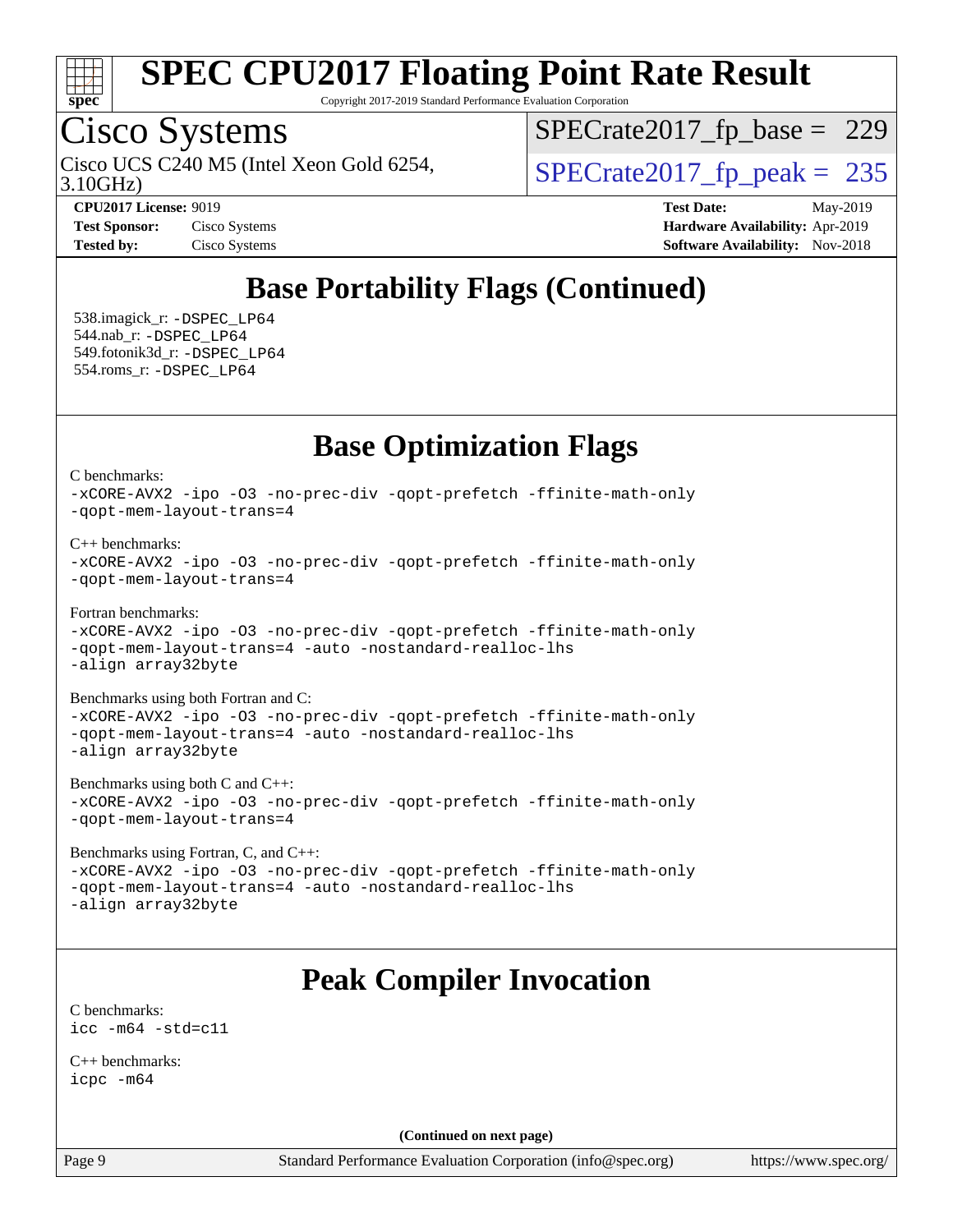

Copyright 2017-2019 Standard Performance Evaluation Corporation

## Cisco Systems

3.10GHz) Cisco UCS C240 M5 (Intel Xeon Gold 6254,  $\vert$ [SPECrate2017\\_fp\\_peak =](http://www.spec.org/auto/cpu2017/Docs/result-fields.html#SPECrate2017fppeak) 235

[SPECrate2017\\_fp\\_base =](http://www.spec.org/auto/cpu2017/Docs/result-fields.html#SPECrate2017fpbase) 229

**[CPU2017 License:](http://www.spec.org/auto/cpu2017/Docs/result-fields.html#CPU2017License)** 9019 **[Test Date:](http://www.spec.org/auto/cpu2017/Docs/result-fields.html#TestDate)** May-2019 **[Test Sponsor:](http://www.spec.org/auto/cpu2017/Docs/result-fields.html#TestSponsor)** Cisco Systems **[Hardware Availability:](http://www.spec.org/auto/cpu2017/Docs/result-fields.html#HardwareAvailability)** Apr-2019 **[Tested by:](http://www.spec.org/auto/cpu2017/Docs/result-fields.html#Testedby)** Cisco Systems **[Software Availability:](http://www.spec.org/auto/cpu2017/Docs/result-fields.html#SoftwareAvailability)** Nov-2018

## **[Peak Compiler Invocation \(Continued\)](http://www.spec.org/auto/cpu2017/Docs/result-fields.html#PeakCompilerInvocation)**

[Fortran benchmarks](http://www.spec.org/auto/cpu2017/Docs/result-fields.html#Fortranbenchmarks): [ifort -m64](http://www.spec.org/cpu2017/results/res2019q3/cpu2017-20190625-15901.flags.html#user_FCpeak_intel_ifort_64bit_24f2bb282fbaeffd6157abe4f878425411749daecae9a33200eee2bee2fe76f3b89351d69a8130dd5949958ce389cf37ff59a95e7a40d588e8d3a57e0c3fd751)

[Benchmarks using both Fortran and C](http://www.spec.org/auto/cpu2017/Docs/result-fields.html#BenchmarksusingbothFortranandC): [ifort -m64](http://www.spec.org/cpu2017/results/res2019q3/cpu2017-20190625-15901.flags.html#user_CC_FCpeak_intel_ifort_64bit_24f2bb282fbaeffd6157abe4f878425411749daecae9a33200eee2bee2fe76f3b89351d69a8130dd5949958ce389cf37ff59a95e7a40d588e8d3a57e0c3fd751) [icc -m64 -std=c11](http://www.spec.org/cpu2017/results/res2019q3/cpu2017-20190625-15901.flags.html#user_CC_FCpeak_intel_icc_64bit_c11_33ee0cdaae7deeeab2a9725423ba97205ce30f63b9926c2519791662299b76a0318f32ddfffdc46587804de3178b4f9328c46fa7c2b0cd779d7a61945c91cd35)

[Benchmarks using both C and C++](http://www.spec.org/auto/cpu2017/Docs/result-fields.html#BenchmarksusingbothCandCXX): [icpc -m64](http://www.spec.org/cpu2017/results/res2019q3/cpu2017-20190625-15901.flags.html#user_CC_CXXpeak_intel_icpc_64bit_4ecb2543ae3f1412ef961e0650ca070fec7b7afdcd6ed48761b84423119d1bf6bdf5cad15b44d48e7256388bc77273b966e5eb805aefd121eb22e9299b2ec9d9) [icc -m64 -std=c11](http://www.spec.org/cpu2017/results/res2019q3/cpu2017-20190625-15901.flags.html#user_CC_CXXpeak_intel_icc_64bit_c11_33ee0cdaae7deeeab2a9725423ba97205ce30f63b9926c2519791662299b76a0318f32ddfffdc46587804de3178b4f9328c46fa7c2b0cd779d7a61945c91cd35)

[Benchmarks using Fortran, C, and C++:](http://www.spec.org/auto/cpu2017/Docs/result-fields.html#BenchmarksusingFortranCandCXX) [icpc -m64](http://www.spec.org/cpu2017/results/res2019q3/cpu2017-20190625-15901.flags.html#user_CC_CXX_FCpeak_intel_icpc_64bit_4ecb2543ae3f1412ef961e0650ca070fec7b7afdcd6ed48761b84423119d1bf6bdf5cad15b44d48e7256388bc77273b966e5eb805aefd121eb22e9299b2ec9d9) [icc -m64 -std=c11](http://www.spec.org/cpu2017/results/res2019q3/cpu2017-20190625-15901.flags.html#user_CC_CXX_FCpeak_intel_icc_64bit_c11_33ee0cdaae7deeeab2a9725423ba97205ce30f63b9926c2519791662299b76a0318f32ddfffdc46587804de3178b4f9328c46fa7c2b0cd779d7a61945c91cd35) [ifort -m64](http://www.spec.org/cpu2017/results/res2019q3/cpu2017-20190625-15901.flags.html#user_CC_CXX_FCpeak_intel_ifort_64bit_24f2bb282fbaeffd6157abe4f878425411749daecae9a33200eee2bee2fe76f3b89351d69a8130dd5949958ce389cf37ff59a95e7a40d588e8d3a57e0c3fd751)

#### **[Peak Portability Flags](http://www.spec.org/auto/cpu2017/Docs/result-fields.html#PeakPortabilityFlags)**

Same as Base Portability Flags

### **[Peak Optimization Flags](http://www.spec.org/auto/cpu2017/Docs/result-fields.html#PeakOptimizationFlags)**

[C benchmarks](http://www.spec.org/auto/cpu2017/Docs/result-fields.html#Cbenchmarks):

```
 519.lbm_r: -prof-gen(pass 1) -prof-use(pass 2) -ipo -xCORE-AVX2 -O3
-no-prec-div -qopt-prefetch -ffinite-math-only
-qopt-mem-layout-trans=4
```

```
 538.imagick_r: -xCORE-AVX2 -ipo -O3 -no-prec-div -qopt-prefetch
-ffinite-math-only -qopt-mem-layout-trans=4
```
544.nab\_r: Same as 538.imagick\_r

[C++ benchmarks:](http://www.spec.org/auto/cpu2017/Docs/result-fields.html#CXXbenchmarks)

```
 508.namd_r: -prof-gen(pass 1) -prof-use(pass 2) -ipo -xCORE-AVX2 -O3
-no-prec-div -qopt-prefetch -ffinite-math-only
-qopt-mem-layout-trans=4
```

```
 510.parest_r: -xCORE-AVX2 -ipo -O3 -no-prec-div -qopt-prefetch
-ffinite-math-only -qopt-mem-layout-trans=4
```
[Fortran benchmarks](http://www.spec.org/auto/cpu2017/Docs/result-fields.html#Fortranbenchmarks):

```
 503.bwaves_r: -xCORE-AVX2 -ipo -O3 -no-prec-div -qopt-prefetch
-ffinite-math-only -qopt-mem-layout-trans=4 -auto
```
**(Continued on next page)**